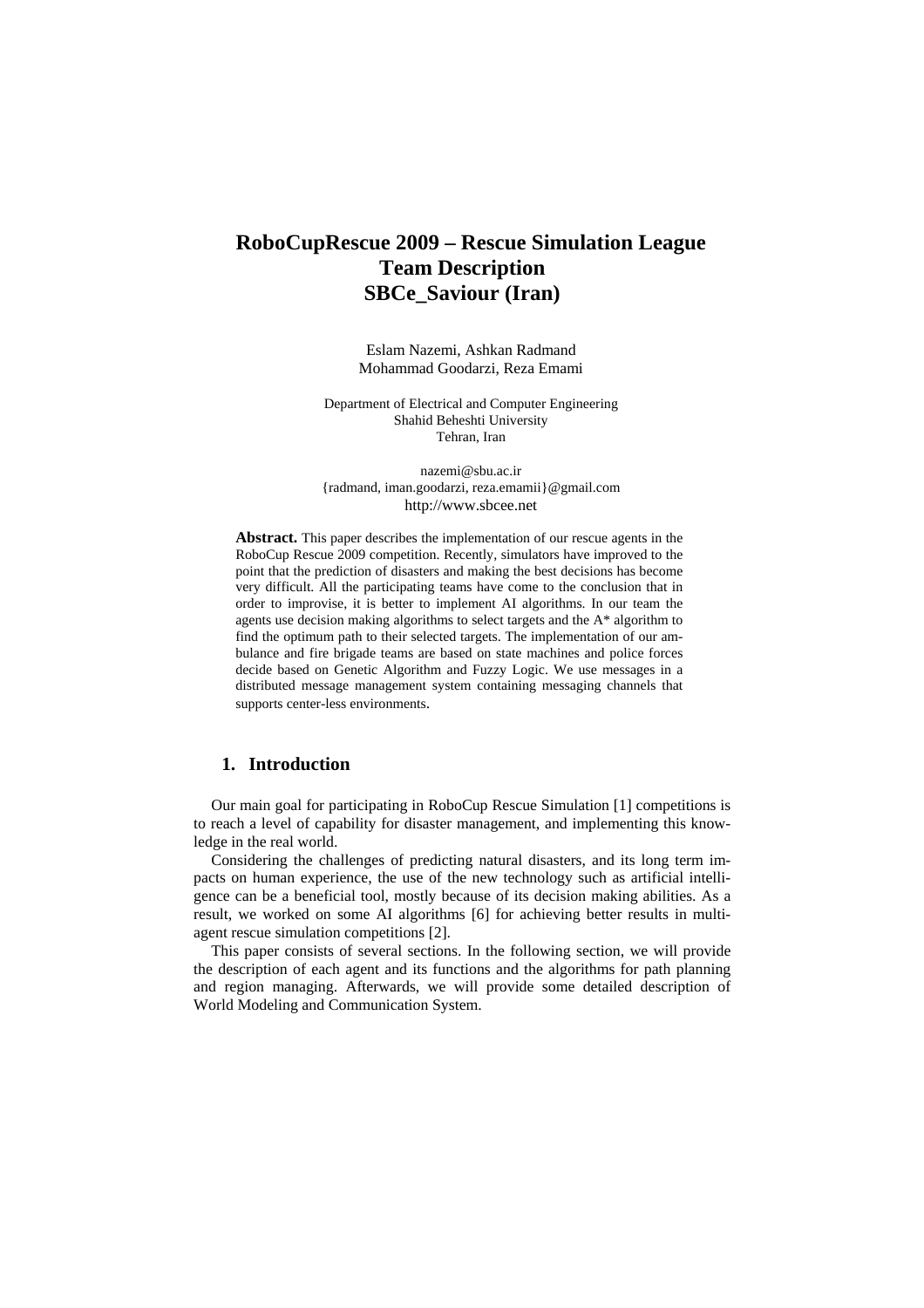## **2. Agent skills and action selection**

In our team, agents decide individually, mainly because of the two main problems that centralized decision making have. The first problem is about delay in sending the instructions from the center to the agents and another problem is the lack of center in some special designed maps. In this case the performance of the whole team will be decreased considerably. Although we do not use the center as the center of decision making but it can be used as a database that can gather the information from its agents and send them to the others. In some cases, we do not have any centre in the map, so we have another solution which will be discussed in section 4.

#### **2.1. Ambulance Agent**

The implementation of our ambulance team is based on state machines and automata theory [7]. In an ideal situation, the cyclic process of rescuing and transferring a victim to the refuge involves the following six states in the Fig 1. It is obvious that surveying these steps is dependent on the circumstances that can occur in every step.



**Fig. 1.** The ambulance team's state diagram

The first step in the rescuing process is choosing a victim. Considering the time limitation and the cost for rescuing, victim selection must be done in a way to result in the survival of the maximum number of victims. The SBCe strategy that is being used now is as follows: The victims are inserted in lists depending on the number of the ambulances which they need to be rescued before die. Then they are assigned priority values by the parameters containing estimated hp, damage, type of victim, buriedness, estimated time to death and victim's position (for calculating distance of the victim to the refuge and the ambulance agents). This process is shown in Fig 2.



**Fig. 2.** The victims' priority matrix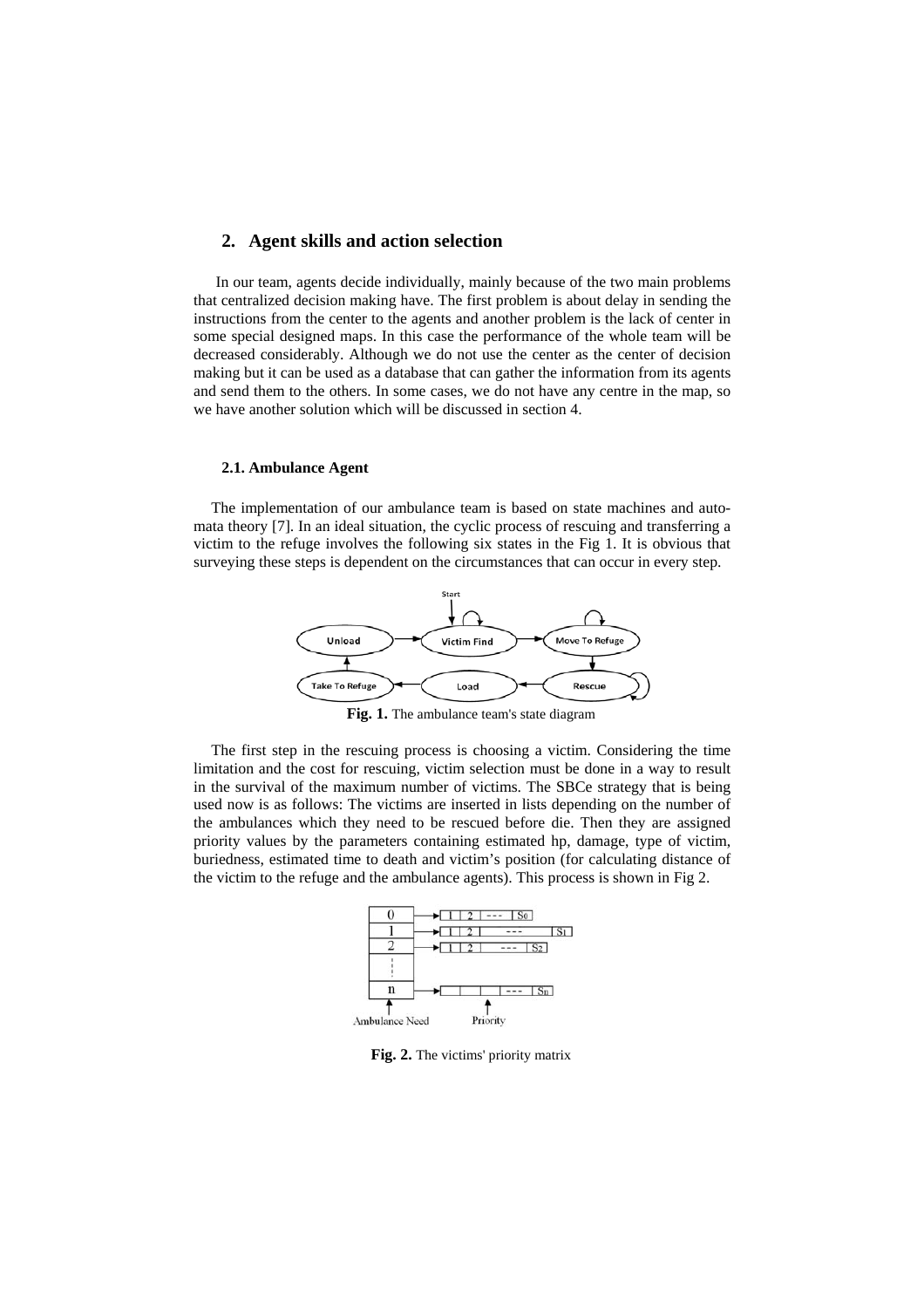Each ambulance agent selects a victim as a target in the list which has the least ambulance need and the most priority value. To prevent interference of other ambulance agents, every ambulance agent considers the target of other ambulances that it has informed by communicating with them.

#### **2.2. Fire Brigade Agents**

Generally our fire brigade activity is divided into two intervals. The switch time between these two parts is calculated according to the disaster space's conditions. In the first interval in which the fire is not spread, the agents try to extinguish the nearest fire sites from themselves. The term "fire site" is used to define a set of fiery buildings that are in neighborhood. Fire brigades may work individually at this part. This method controls the fire more efficient as we experienced. If any fire site exists after the first interval, the fire brigades work as a group. Choosing the appropriate fire site is according to some factors including position of the fire sites in the map, number of buried civilians in the fire site's neighborhood, total area of burning buildings and the distance between the fire site centre and fire brigades average position.

The fire site with the highest priority will be chosen as the target. Afterward, the chosen fire site's buildings' priority will be set considering building's area, temperature, fieriness, number of unburned neighbor buildings and number of victims inside.

In this step the agent selects the position to stay and extinguish the burning building with the highest priority. The main factor in choosing this place is that we can finally extinguish more burning buildings from there. The agents also try not to block the roads and make traffic in that region.

If an extinguished building starts to burn again, considering the expansion of the fire, some of the fire brigade agents return to that zone and re-extinguish it. Implementation of the fire brigade agent in SBCe team is based on four states as you can see in Fig 3.



**Fig. 3.** The fire brigade team's state diagram

#### **2.1. Police Force Agents**

After the disaster, some city roads closed by debris. These blocked roads divide the city roads graph into isolated city parts. The major task of police force agents is to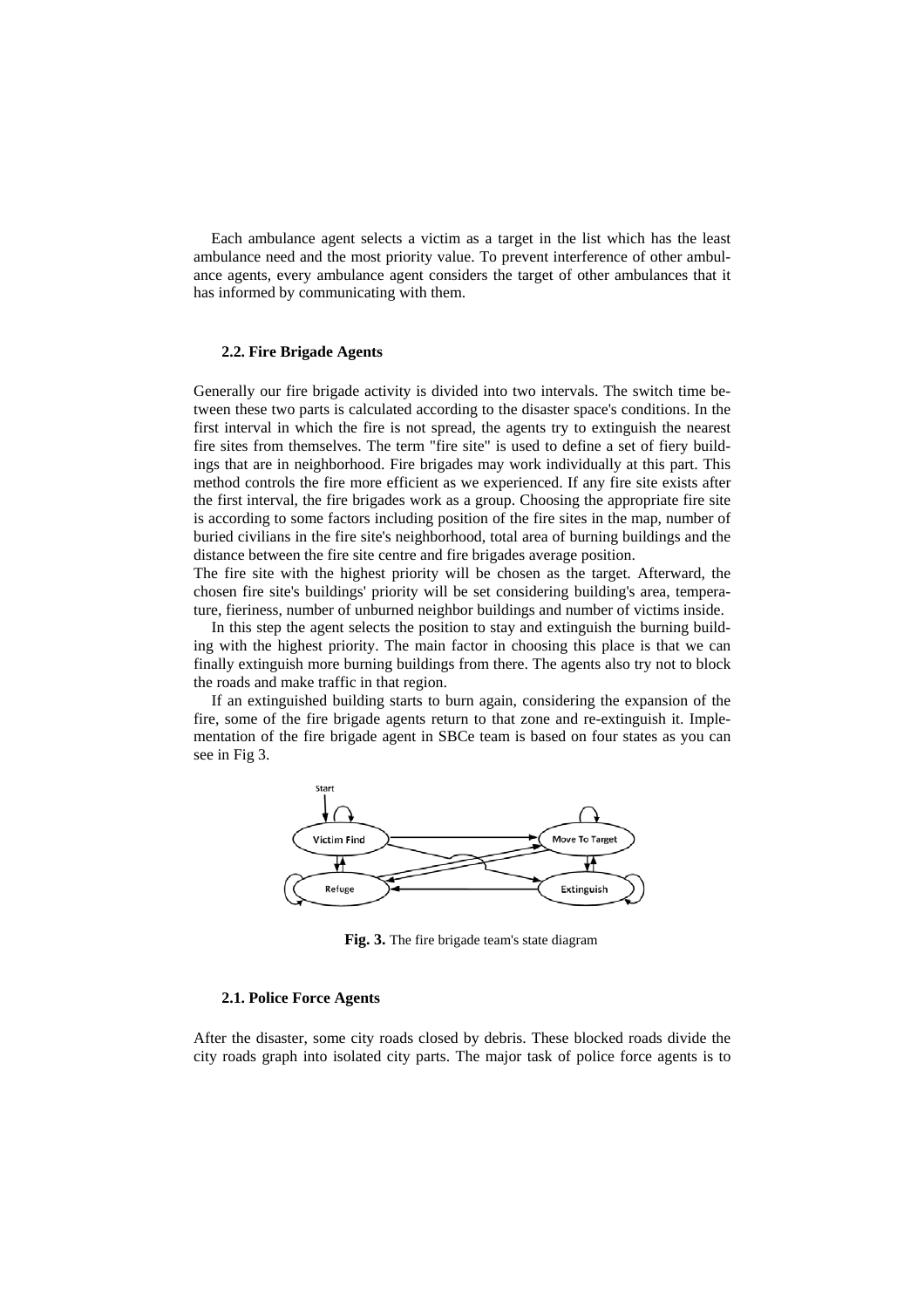connect the isolated parts of the city that causes the easier transportation of other types of agents. To achieve this goal, the best blocked roads should be chosen to clear. This selection is based on some issues such as number of refuges, stuck agents, burning buildings and victim civilians existing in the mentioned parts.

Therefore, the police force agents should decide which two city parts are more important to get connected first. A linear combination of these factors is essential to determine a priority for each road. To optimize the performance, they should assign good weights to conditions. To achieve this goal, we utilize GA [8,9] approach in some training maps with specific characteristics. We have used some characteristics that are more important in classifying the maps including number of burning buildings, number of victim civilians, number of blocked roads and number of buried agents.

Each of these maps has different values of above characteristics. In fact, training maps are representatives of all maps. Applying the mentioned GA approach to all training maps gives us an array of optimum weights for each map. It is required to have a method to combine these arrays and have a solution for each new map. We have used a method of decision combination using fuzzy logic [10,11].

In this method, each characteristic of map will create a fuzzy set that consists of three membership functions: *Low*, *Medium* and *High*. Fig 4 demonstrates the membership functions of maps characteristics.



**Fig. 4.** "(a) Victim Civilians number (b) Burning Buildings number (c) Blocked Roads number (d) Buried Agents number" Membership Functions.

Using defined fuzzy sets, fuzzy if-then rules will be created. These rules are in Mamdani's proposed form [12]. For example, one of the rules is: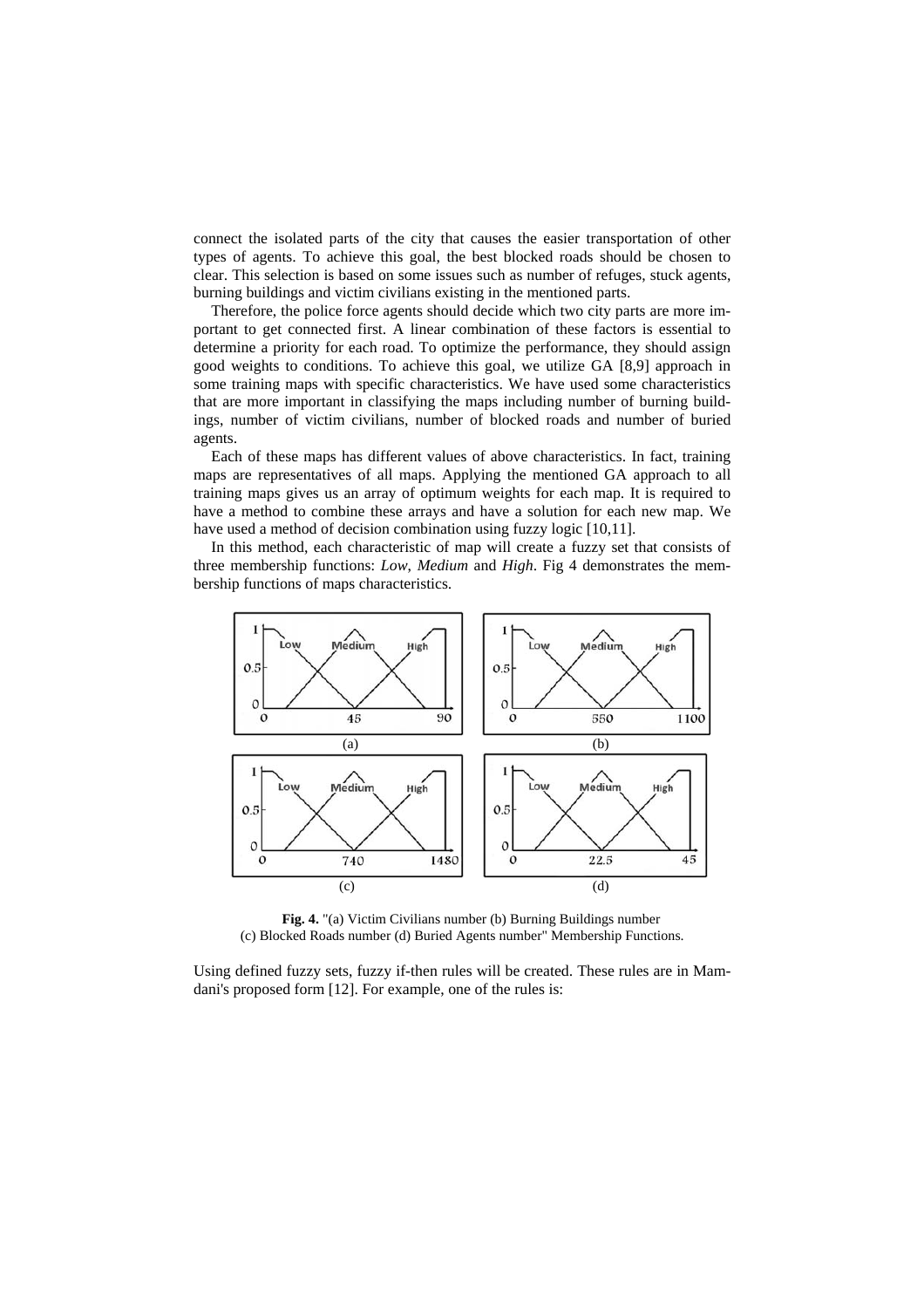*IF "number of victims" is High AND "number of burning buildings" is Low AND "number of blocked roads" is Low AND "number of buried agents" is Medium THEN map IS training map #1.*

Having these rules, the training part is completed. Given a new map, values of map characteristics will be checked against all fuzzy If-Then rules. In defuzzification step, to achieve final weights for the given map, we should combine "then part" of all rules considering their weights. "Weighted Average" method is used in our proposed method for defuzzification step.

10 test maps were chosen from Robocup2008 China rescue simulation competition maps. The comparison of total scores gained using proposed method and the results gained before the training is shown in Table1.

| Map Name  | Old score | New score | Map Name  | Old score | New score |
|-----------|-----------|-----------|-----------|-----------|-----------|
| Map $#01$ | 65.356    | 66.643    | Map $#06$ | 90.012    | 91.103    |
| Map $#02$ | 63.165    | 67.265    | Map $#07$ | 93.464    | 95.689    |
| Map $#03$ | 76.798    | 77.013    | Map $#08$ | 88.645    | 89.465    |
| Map $#04$ | 85.679    | 88.625    | Map $#09$ | 87.465    | 91.465    |
| Map $#05$ | 72.946    | 74.346    | Map $#10$ | 85.856    | 87.695    |

**Table 1.** The comparison of results gained before and after training.

#### **2.2. Path Planning**

Our path planner uses the Logical road instead of real road and presumes the city as a graph with logical nodes as its vertices and the logical roads as its edges. *Logical node* is a node with more than two connected roads. And *Logical road* is a set of connected roads and nodes which none of nodes are logical nodes except the first and the last one as it shown in Fig 5.



**Fig. 5.** The Logical Road and Logical Node

In order to find the best path, we use  $A^*$  algorithm [6]. In this algorithm the cost of each edge (logical road) is equal with the total cost of existing roads in that logical road. Cost of the buildings and the nodes presumed to be zero. Cost of an open road is equal with its length and is infinite if it is blocked for the non-Police agents. A road is blocked whenever there is a blockade on the road or an agent is standing on it. In the first case, cost of the road will be infinite unless the agent receives a "clear report" about that road or senses that the road is open. In the second case, the agent presumes that the road is blocked and its cost is infinite until 5 cycles and then presumes it as an open road and sets its cost with its length.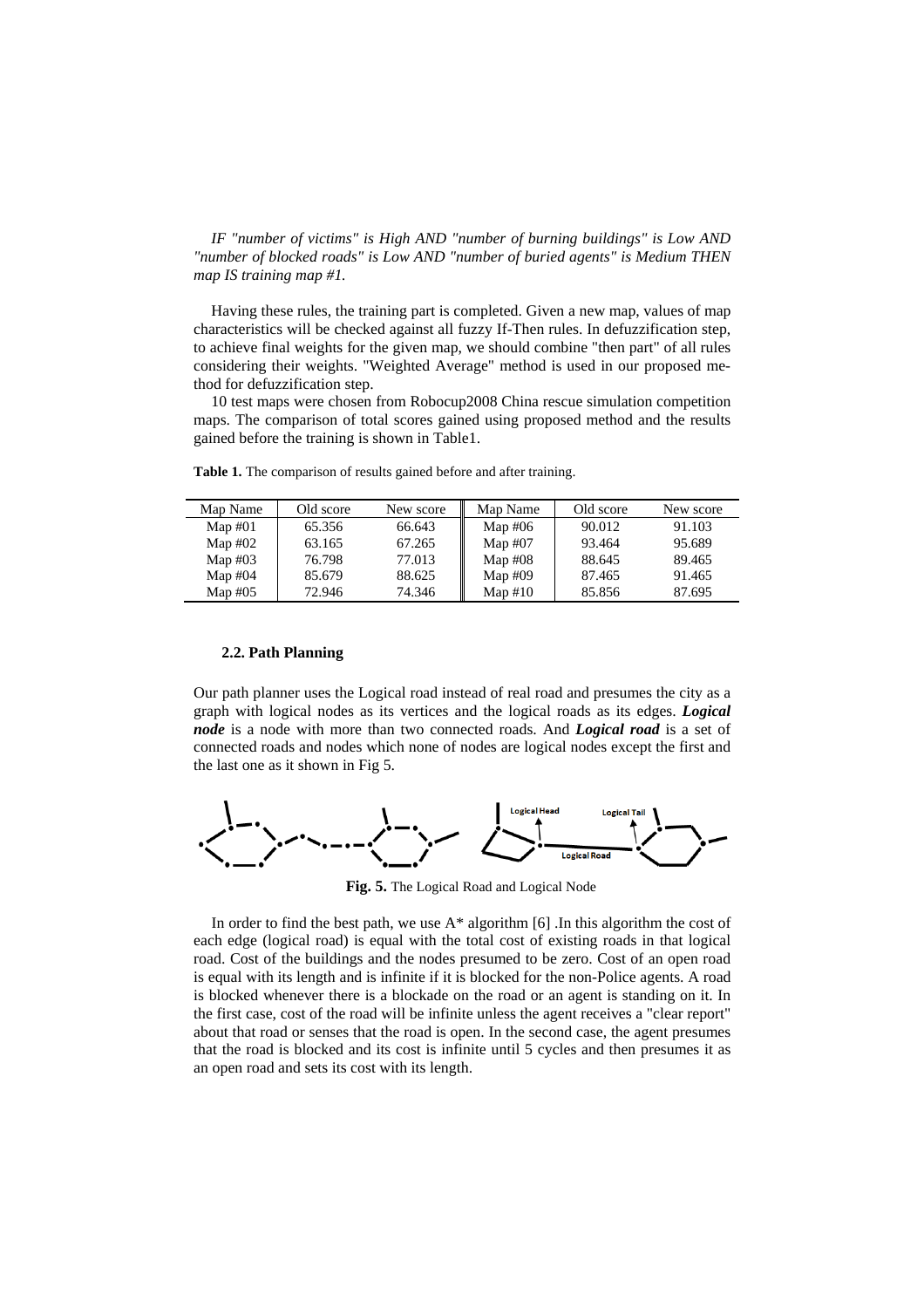#### **2.3. Region Manager**

One of the most important issues that our team was encountered was how to spread the agents all over the city to explore unseen objects. By having no partition, agents will concentrate in a particular part of the city, which results in traffic and an obstacle for the other agents. So it seems reasonable to partition the city. The method we have been used in our team is explained here.

**BFS Division Method:** In this method, we partition the city according to the object which is needed, such as building, node or road .We specify the center of the city by the coordinates of all the nodes, then we choose the closest node to center as the central node. Then we use this node as the root for the BFS algorithm and continue until the number of objects (depends on what type of objects we have chosen) in this traverse for a region is less than a specified number. After a region is formed, we choose the closest node which has not been seen yet to that central node and repeat the above operation until all the city is divided into regions. The advantage of this method is that there is no central attraction and the number of the objects in all regions is the same. This method seems to be optimized. The result of partitioning the city into ten regions on Kobe map is shown in Fig 6.



**Fig. 6.** Partitioning based on Road, Node and Building class

## **3. World modeling**

For the world modeling in our team, we have used the SaviourAPI (which is an improved YabAPI [4]) modeling system as our base. In this system every agent maintains the data from all the objects in the world in a structure called Disaster Space. In this structure, the objects are classified in sets. For instance, we have sets of Buildings, Humanoids, Agents, etc. Each object has some properties which will be updated when the agent observes that or receives its information through the communication system.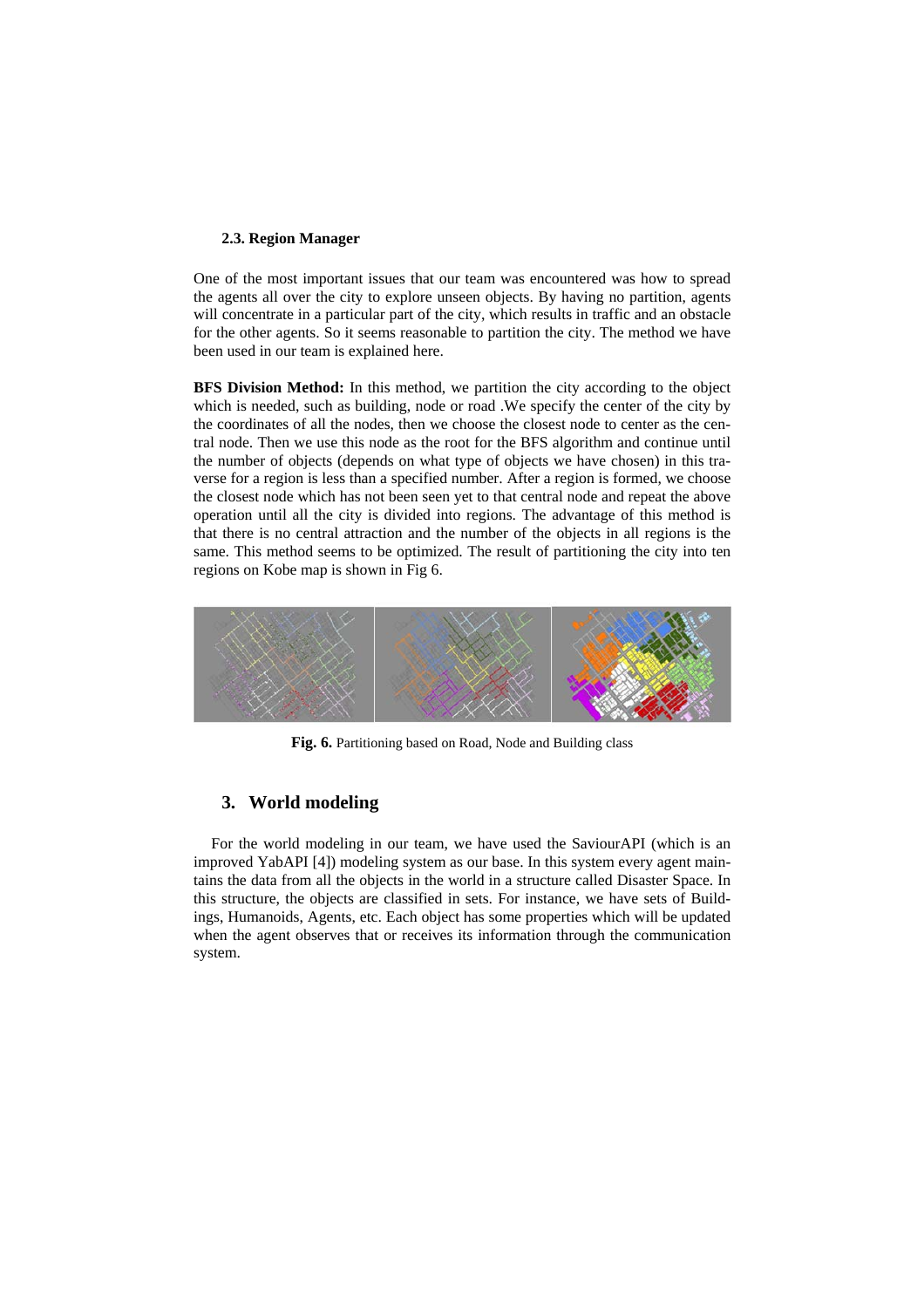## **4. Agent coordination and communication**

For agents to be updated on the disaster space and also their coordination in the rescue operation they need to transfer information. The agents are limited in sending and receiving messages, so we have tried to maximize the use of our messaging space by compressing the messages. Each agent fits all the information it wants to broadcast in one message per cycle and sends it.

We use channels for inter-agent communication. Having centers, agents communicate through four channels. In this method, all agents of one type send their messages to their center using a special channel. Therefore, three channels get occupied. Every center checks the messages which it has received from its agents and deletes the repeated messages, after that, it constructs a new message and sends it on the fourth channel aka the global channel. The global channel is just heard by the agents and only the centers have the privilege of sending information on it. Therefore, every agent listens to three messages on the global channel; also every center receives 'n' messages from its agents in each cycle. Because the centers have no role in the decision making process, they don't listen to the global channel. By implementing this method, each message sent by an agent is received by the other agents after a two cycle delay (See Fig 7).



**Fig. 7.** Channel based communication with all of the centers

If one of the agent types doesn't have a center, by constructing a binary tree of the agents, information transfer will be done and an agent chosen as the root of the tree plays the role of a center (See Fig 8).



**Fig. 8.** Channel based communication without one of the centers

As seen above, if only one team of agents will have no center, and in worst case scenario that team has 15 agents, we can build the massaging system using 10 channels. But if two or more teams have no centers, in worst case scenario we will have 15 fire brigade agents, 15 police agents and 8 ambulances. We will need more than